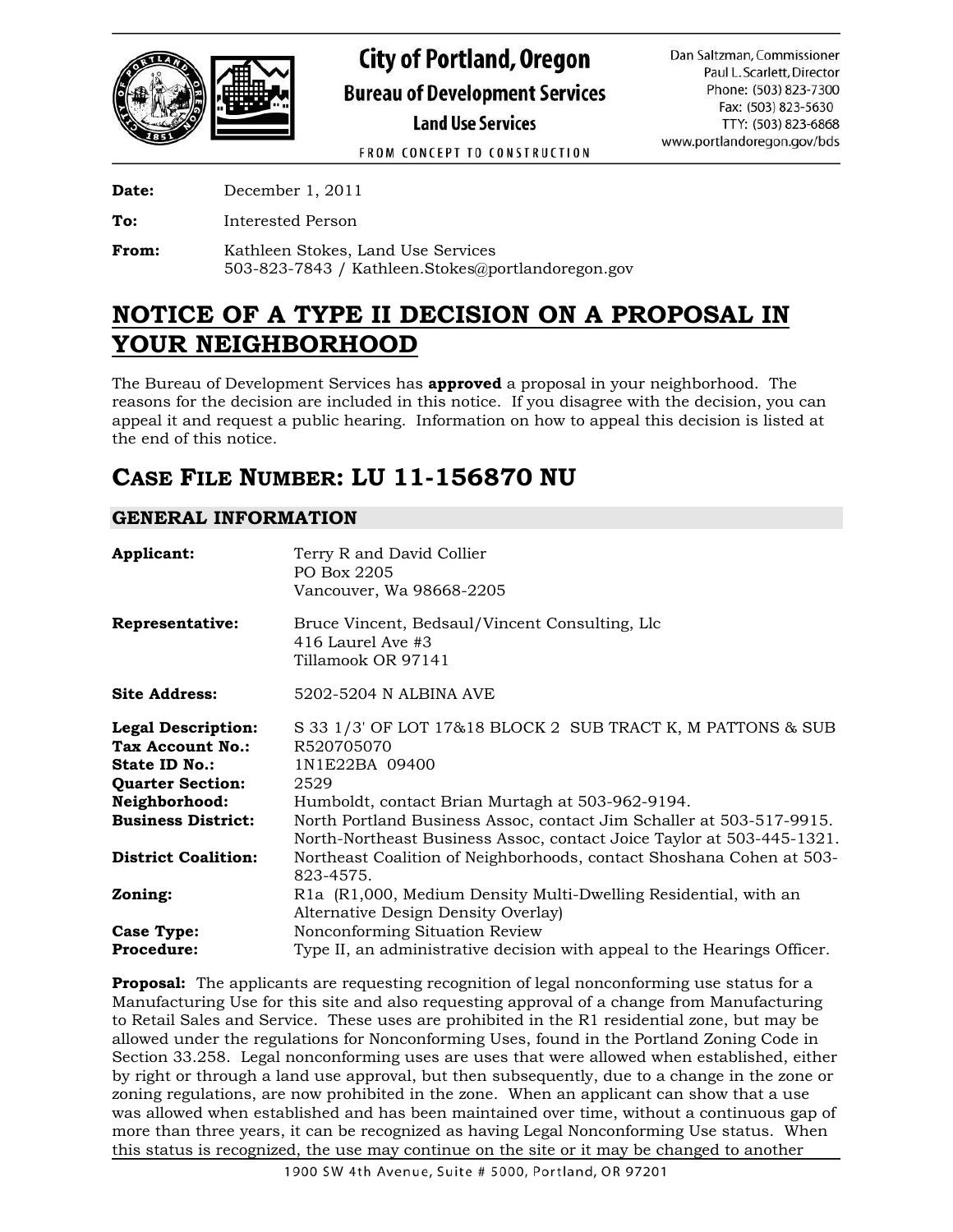prohibited use in the same use category. It may also be changed to another prohibited use in another use category, when it is approved through a Nonconforming Situation Review.

The retail use that is being proposed for the site at this time is a store that sells vinyl musical recordings (records). A small in-house coffee shop may also be included. The hours of operation would be from 12 Noon until 7 PM, daily. There would be 2 employees and as many as 6 customers an hour might visit the store. If all of these were in single-occupant motor vehicles, this could result in a potential of 88 trips, counting both arrivals and departures. (It should be noted that this is a worst case estimate. It is unlikely that there would be no use of alternative transportation modes and that all of the customers would arrive in single-occupant motor vehicles).

**Relevant Approval Criteria:** Nonconforming Situation Review, 33.258.080 B.

## **ANALYSIS**

**Site and Vicinity:** The applicants' site is a 3,333 square-foot property that is located on the northwest corner of N. Albina Avenue and N. Sumner Street. The site is developed with a single-story building, with a basement, that is classified by Multnomah County as a, "free standing store," and was constructed in 1913. The building is structured in a way that provides the potential for either one or two primary tenants. A driveway on the east side of the building provides room for one to two parking spaces. The area around the site includes a variety of uses. Some retail operations, including a small grocery store and a bar, are located across N. Sumner on a property that is also residentially zoned. The western boundary of the Jefferson High School campus is located one block to the east. A small open space, owned by the City of Portland is directly across the street, on the southeast corner of the intersection. The majority of the remaining uses within a couple of blocks of the site are devoted to residential uses. There are a few multi-dwelling uses, but the bulk of the development consists of single-dwelling residences that were built in the early 1900s.

**Zoning:** The site is zoned R1, or R1, 000, Medium Density Multi-dwelling Residential. This zone allows up to one unit per 1,000 square feet of site area and requires a minimum of one unit per 1,450 square feet of site area, or 1 unit per 2,000 square feet of site area for sites that are smaller than 10,000 square feet. There is also an "a" or Alternative Design Density Overlay on this site. The provisions of this overlay zone allow increased density on some sites, when the proposed development meets Community Design Standards or is approved through Design Review. The regulations of the "a" overlay only apply to residential uses and development.

**Land Use History:** City records indicate there are no prior land use reviews for this site.

**Agency Review:** A "Notice of Proposal in Your Neighborhood" was mailed **October 7, 2011**. The following Bureaus have responded with no issues or concerns. Agencies that provided written comments on requirements for any permits that may be needed are noted with exhibit numbers:

• Bureau of Environmental Services

• Transportation Engineering noted that system development charges may be assessed. Any changes to driveways or curbcuts must meet the requirements of Title 17 (Exhibit E-1).

• Water Bureau provided information on the existing water service for the site and requirements for any modifications to the existing service (Exhibit E-2).

• Fire Bureau noted that a building (occupancy) permit is required for any proposed change of use (Exhibit E-3).

• Site Development Section of BDS

• Life Safety Plan Review Section of BDS also noted the requirements to review occupancy permits for the proposed use and to ensure that the building code requirements are being met (Exhibit E-4).

• Parks-Forestry Division

**Neighborhood Review:** A Notice of Proposal in Your Neighborhood was mailed on October 7,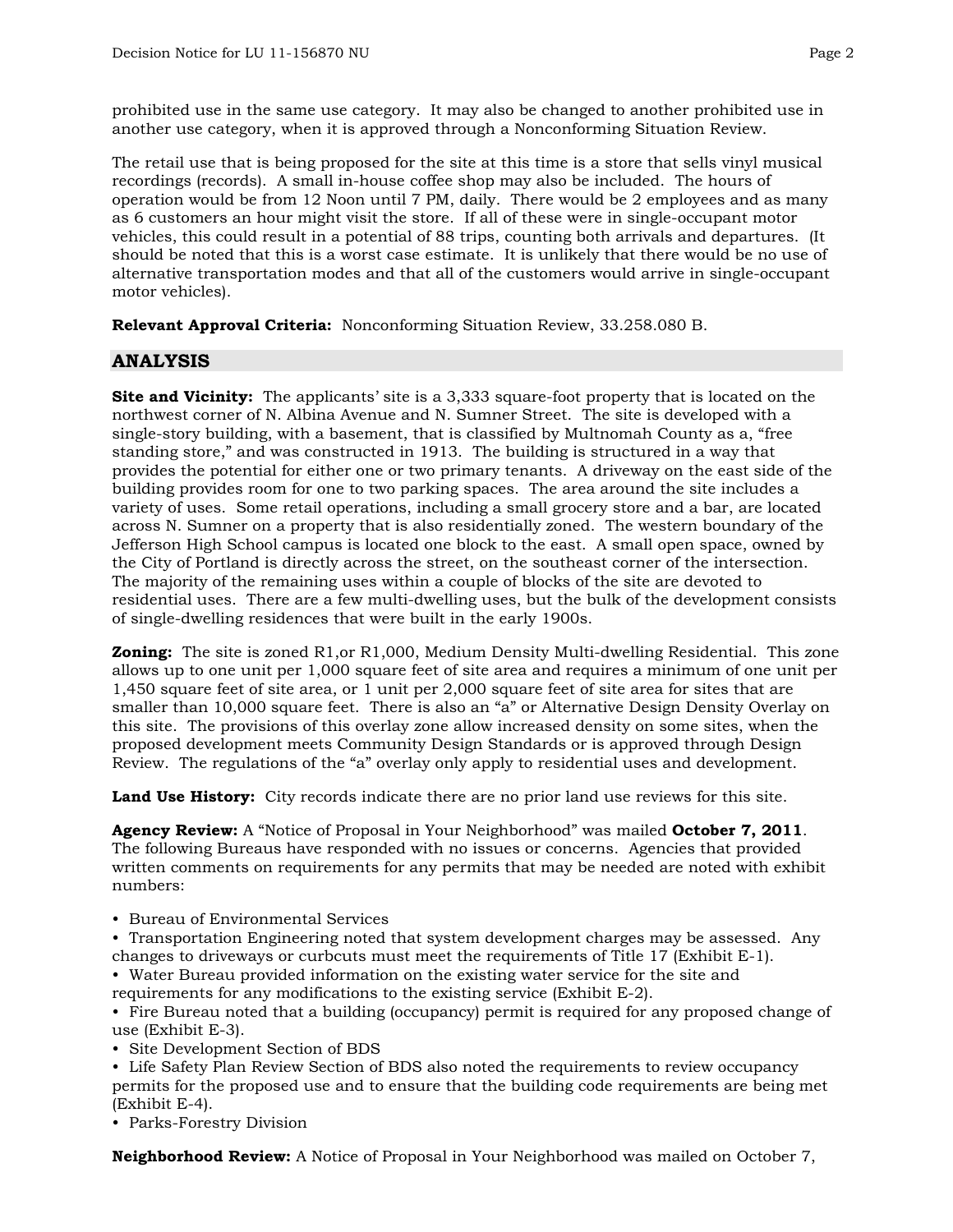2011. A total of three written responses have been received from notified property owners in response to the proposal. Two of the letters expressed support of the proposal and asked that the review be approved to allow the record store and coffee shop to locate at the site (Exhibits F-1 and F-2). The third letter expressed opposition to approval of the proposal, noting concerns regarding potential impacts from parking, littering and street and sidewalk congestion. The neighbors who wrote this letter stated that they had lived in the neighborhood for over 31 years and had experienced these types of impacts from the other businesses that had located in the vicinity, that they had worked hard to address problems in the neighborhood and did not want to see an increase in traffic and littering or blocking the use of sidewalks from outdoor activities or displays (Exhibit F-3).

## **ZONING CODE APPROVAL CRITERIA**

### **NONCONFORMING SITUATION REVIEW**

### **33.258.010 Purpose of Nonconforming Situation Regulations**

Nonconforming situations are created when the application of a specific zone to a site changes, or a zoning regulation changes. As part of the change, existing uses, density, or development might no longer be allowed. The intent of the change is not to force all non-complying situations to be immediately brought into conformance. Instead, the intent is to guide future uses and development in a new direction consistent with City policy, and, eventually, bring them into conformance.

Legal nonconforming status is based on whether the situation was allowed when established, and if it has been maintained over time. This chapter also provides a method to review and limit nonconforming situations when changes to those situations are proposed. The intent is to protect the character of the area by reducing the negative impacts from nonconforming situations. At the same time, the regulations assure that the uses and development may continue and that the zoning regulations will not cause unnecessary burdens.

Nonconforming situations that have a lesser impact on the immediate area have fewer restrictions than those with greater impacts. Nonconforming uses in residential zones are treated more strictly than those in commercial, employment or industrial zones to protect the livability and character of residential neighborhoods.

#### **33.258.050 Nonconforming Uses**

**B. Change of Use** A change to a use in a different use category which is prohibited by the base zone may be allowed through a nonconforming situation review.

**Nonconforming use status for this site and purposes for review requirements:** This proposal is to use the existing structure (at least in part) for a record store, with an accessory coffee shop, which is classified as a retail sales and service use. A portion of the building may be used for manufacturing and production, which would be a continuation of the same use category that has historically occupied the building. No changes are proposed to the development on the site, other than any needed interior alterations to the building.

The site was zoned commercial (C-2), prior to 1980. From 1980 to the present, the zoning has been R-1, or R1, 000, Medium Density Multi-Dwelling Residential. The applicants provided information on the historical use of the property, prior to the 1980 zone change. The uses included a variety of retail stores and small manufacturing uses. For the years after 1980, the applicant provided copies of lease agreements, a purchase agreement, County Tax records and personal affidavits that show the property has continued to be in commercial or industrial use. The documentation provided by the applicants shows that the use of the site, from 1978 to 2010, was for a manufacturing use. Therefore, the applicants have the right to legal nonconforming status, according to Code Section 33.258.050, and also has the right to request a change of use to another prohibited use in a different use category.

## **33.258.080 Nonconforming Situation Review**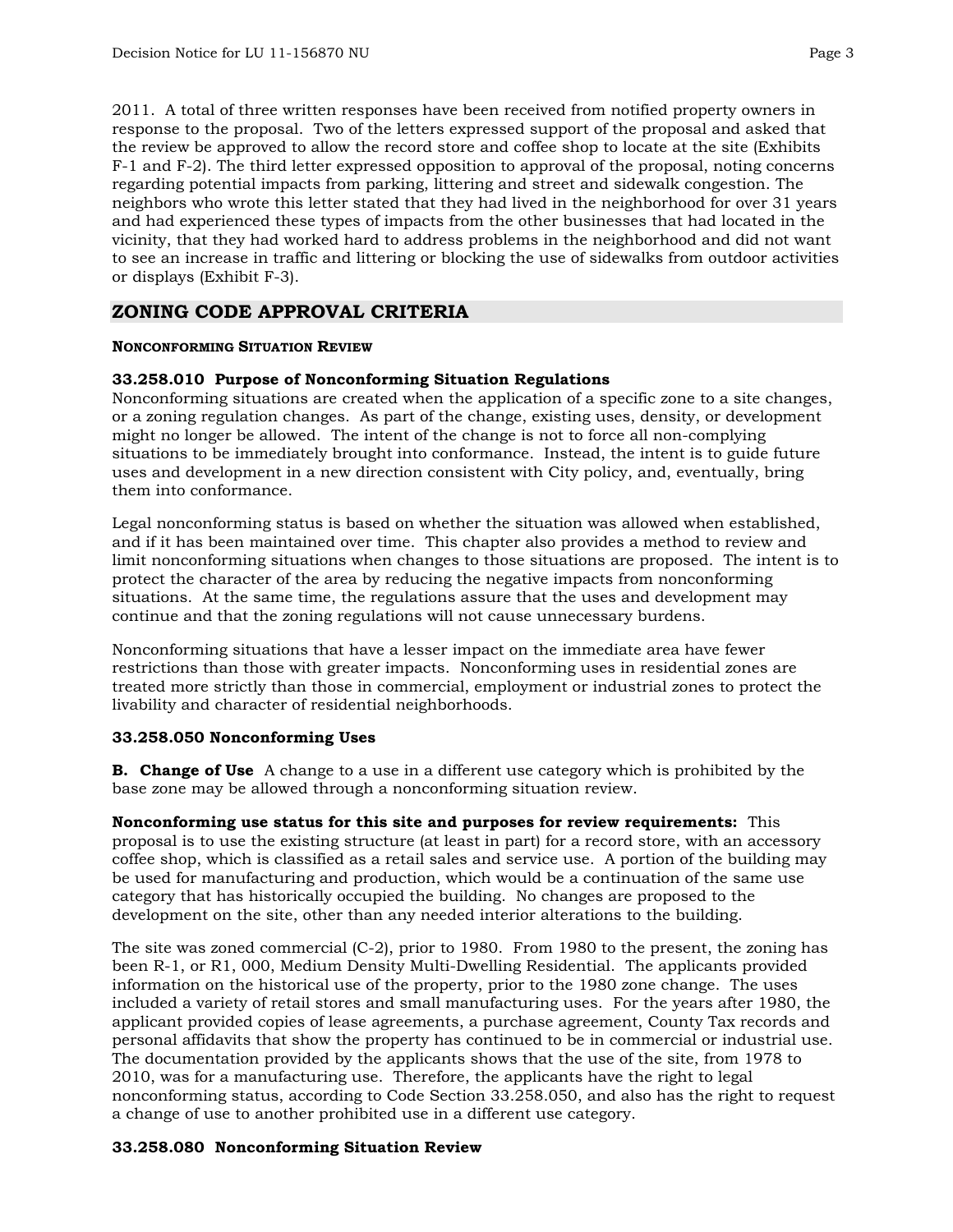- **A. Procedure.** A nonconforming situation review is processed through a Type II procedure.
- **B.** Approval criteria. The request will be approved if the review body finds that the applicant has shown that all of the following approval criteria are met:
	- 1.With mitigation measures, there will be no net increase in overall detrimental impacts (over the impacts of the previous use or development) on the surrounding area taking into account factors such as:
		- a. The hours of operation;
		- b. Vehicle trips to the site and impact on surrounding on-street parking;
		- c. Noise, vibration, dust, odor, fumes, glare, and smoke;
		- d. Potential for increased litter; and
		- e. The amount, location, and nature of any outside displays, storage, or activities; and

**Findings:** The record store, which would be relocating from another site, proposes to maintain their current hours of operation, from 12:00 Noon to 7:00 PM, daily. The business generally has an average of 6 customers per hour. Two employees are planned for the operation of the proposed business.

Collier Products made and sold kaleidoscopes at this site for 17 years. The business was open from 7:00 AM to between 4:00 to 5:00 PM, five days per week, and had four to nine employees. Sales were mostly wholesale, though there were some direct sales. The numbers of clients varied and included group tours that involved about 10 to 20 people at a time. A T-shirt manufacturer occupied the space during the past five years. This business operated between 8:00 AM and 6:00 PM, weekdays, and had three to four full-time employees. A small retail counter was included at the front of the shop but no information was available on the numbers of customers that visited the shop. The applicants indicated that economic conditions forced the business to close during the past year.

Vehicle trips, to and from the site for the record store are anticipated to be at a maximum of 88 trips per day, including both customers and staff. The applicants state that the trips will be spread throughout the business day. The previous uses generated customer trips of about 8 to 9 trips per day. Employees generally arrived in singleoccupancy vehicles, so they added from 4 to 9 trips to both the AM and the PM peak hours. These manufacturing businesses also had regular pickup and deliveries from UPS and other small commercial vans.

No noticeable impacts from noise, vibration, dust, odor, fumes, glare or smoke are expected from the proposed use, as all operations will be contained within the building. The property owners have responded to neighbors' concerns by sending a statement to the City that indicates that they will make a condition of the lease and/or sale of the property that no outdoor seating or displays or other activities will be allowed. With this caveat, the proposed use is not likely to generate any litter or sidewalk congestion. No information is available on impacts from these sources for the previous use, but based on the information that was provided for the proposed use, it can be deduced that there will be no increase in impacts on the residential area.

Signs for the proposed use will meet the requirements of Title 32, the Portland Sign Code.

Summary: The impacts on the surrounding residential area will not increase as a result of the change from the previous manufacturing use to a retail sales and service use as the proposed record store, with possible accessory coffee shop. The hours will now include weekends, but there will be no morning activity, since the business will not open until noon. The numbers of employees will be somewhat smaller. There will likely be more customers, but they will come in at various times. It can be anticipated, due to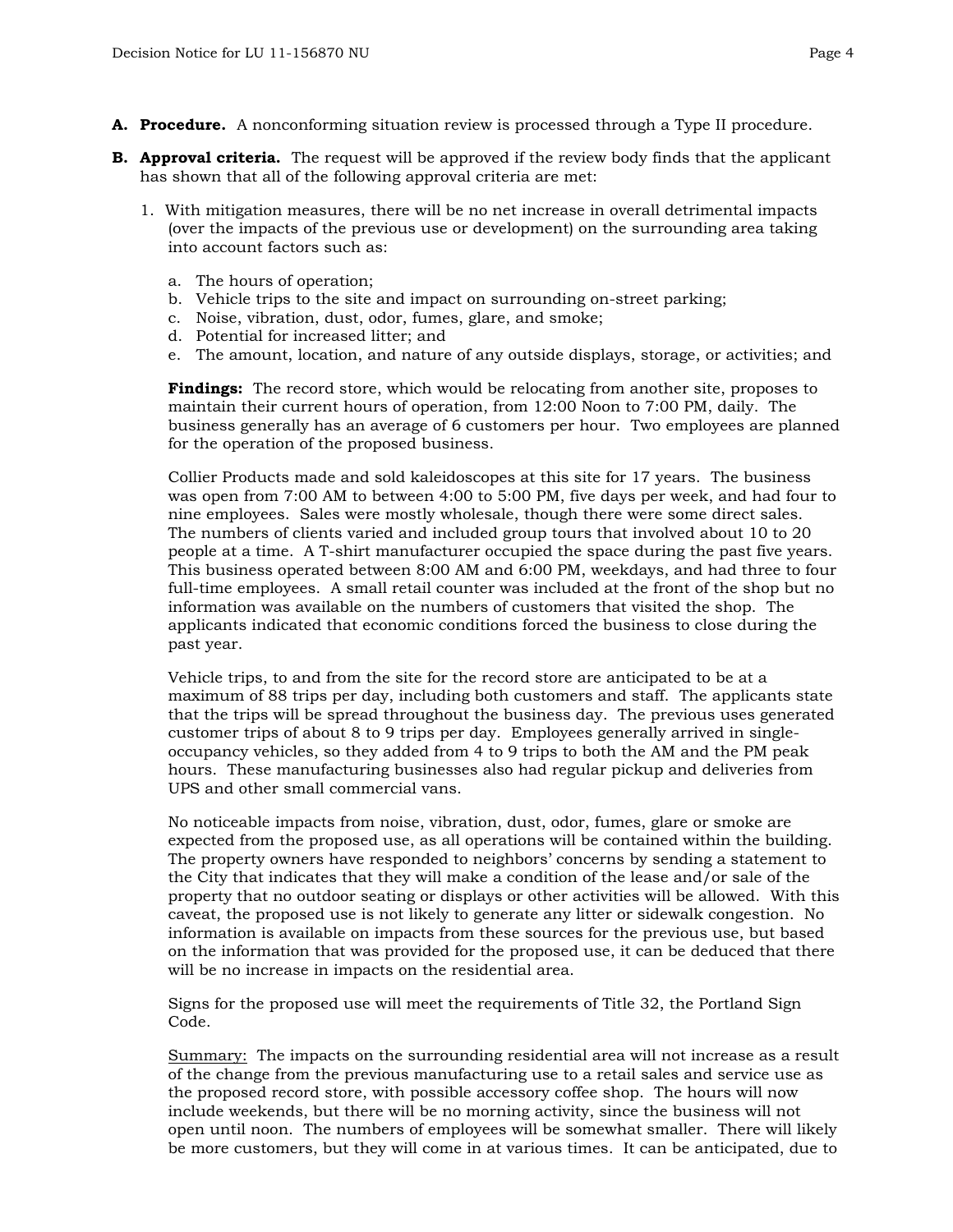the nature of the business, that most will arrive in the evenings or on weekends, but they should not come in such large numbers that they will make a noticeable impact from either foot or automobile traffic. There will be no AM peak hour trips and may be a decrease in PM peak hour trips because the business closes after the evening peak hour. With the caveat, imposed by the applicants that there will be no outdoor activities or displays associated with the businesses that are located on the site, there should be no change from the previous uses in any of these other measures. Therefore, with this condition, this criterion can be met.

- 2. If the nonconforming use is in an OS or R zone, and if any changes are proposed to the site, the appearance of the new use or development will not lessen the residential character of the OS or R zoned area. This is based on taking into account factors such as:
	- a. Building scale, placement, and facade;
	- b. Parking area placement;
	- c. Buffering and the potential loss of privacy to abutting residential uses; and
	- d. Lighting and signs, and

**Findings:** No changes are proposed to the development on the site, other than interior reconfiguration of commercial space. Therefore, the appearance of the development that serves the proposed new uses will not lessen the residential character of the R zone and this criterion is met.

3. If the nonconforming use is in a C, E, or I zone, and if any changes are proposed to the site, the appearance of the new use or development will not detract from the desired function and character of the zone.

**Findings:** The proposal is in a residentially zoned area. This criterion does not apply.

## **DEVELOPMENT STANDARDS**

Unless specifically required in the approval criteria listed above, this proposal does not have to meet the development standards in order to be approved during this review process. The plans submitted for a building or zoning permit must demonstrate that all development standards of Title 33 can be met, or have received an Adjustment or Modification via a land use review prior to the approval of a building or zoning permit.

## **CONCLUSIONS**

The proposed change of use from manufacturing to retail sales and service, for the proposed record store and coffee shop, will not result in a net increase in overall detrimental impacts on the surrounding residential area. The hours of operation will expand into the weekends, but the business will not be open in the morning hours. The projected numbers of employees and customers is likely to generate the same or fewer peak hour vehicle trips. There will be no additional impacts from noise, odors and litter than there was from the previous use. There will be no fumes, vibration or dust. A condition of approval will ensure that no outdoor displays, storage or activities will be associated with the proposed use. No physical changes are proposed that would detract from the residential character of the area. All of the relevant approval criteria can be met and the proposed change of nonconforming use can be approved, with the condition that the use is permitted only as the proposed yarn shop.

## **ADMINISTRATIVE DECISION**

Approval of a Nonconforming Situation Review, to allow retail sales and service uses (a record store and accessory coffee shop) to locate on this site, which was formerly occupied by a legal nonconforming manufacturing and production and wholesale sales use. Approval is subject to general compliance with the approved site plan, Exhibit C-1, signed and dated November 29, 2011, and also to the following conditions: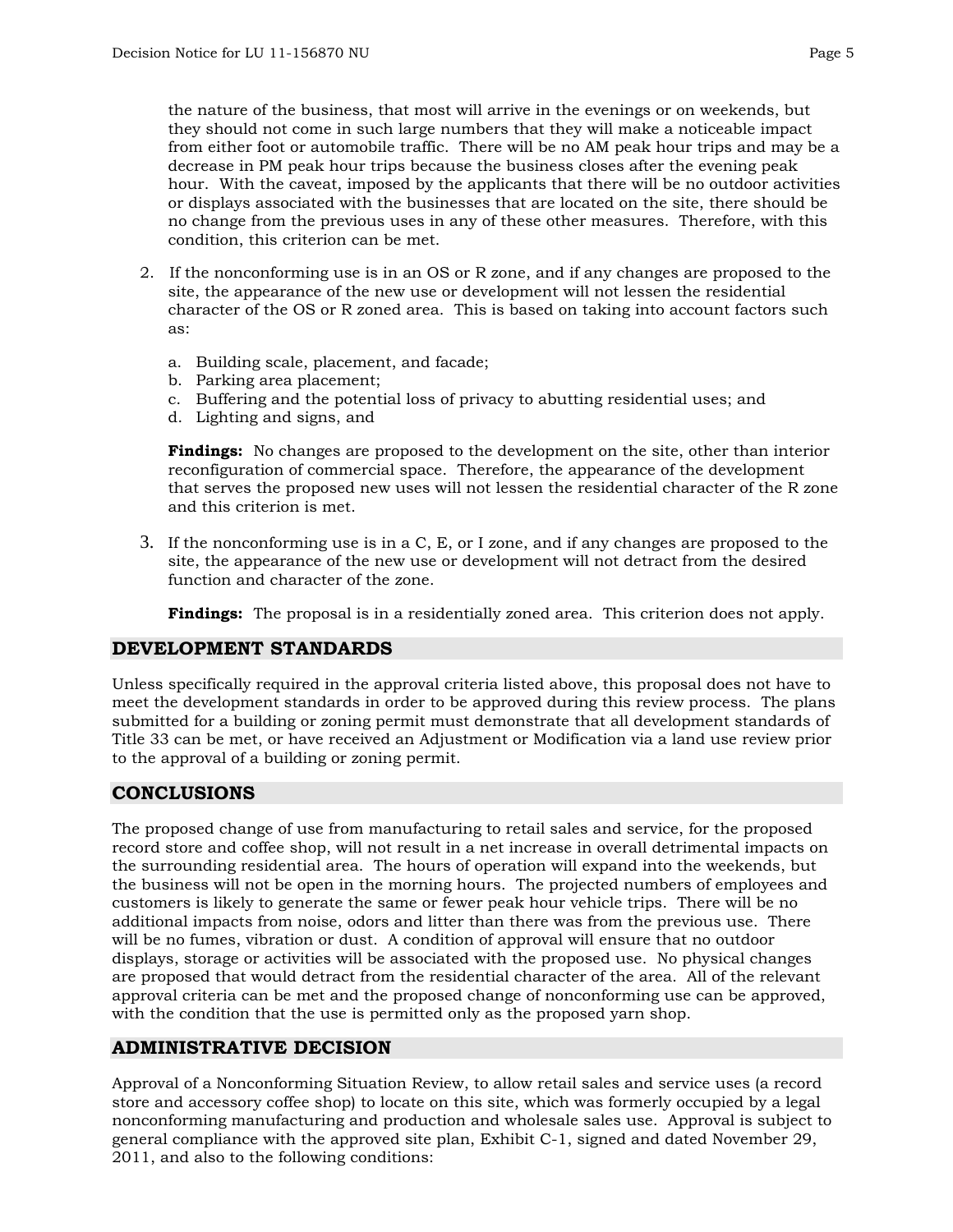- A. As part of the building permit application submittal, the following development-related conditions (B through C) must be noted on each of the 4 required site plans or included as a sheet in the numbered set of plans. The sheet on which this information appears must be labeled "ZONING COMPLIANCE PAGE - Case File LU 11-156870 NU." All requirements must be graphically represented on the site plan, landscape, or other required plan and must be labeled "REQUIRED."
- B. This approval allows retail sales and service uses to occupy some or all of the building, but does not preclude the ability of the applicants to locate another manufacturing and production use on the site, as long as it is within three years of the time that the last use in that category was discontinued. For any portion of the site where a retail sales and service use has not been located within three years from the date of this decision or if a retail sales and service use does occupy a portion of the site but is discontinued for at least three continuous years, then the right to have a retail sales and service use is lost for that portion of the property.
- C. No outdoor seating or displays or other outdoor activities are allowed for any nonconforming uses that may locate on this site.

### **Staff Planner: Kathleen Stokes**

Decision rendered by: **We can also controlled by: because on November 29, 2011** 

By authority of the Director of the Bureau of Development Services

### **Decision mailed: December 1, 2011**

**About this Decision.** This land use decision is **not a permit** for development. Permits may be required prior to any work. Contact the Development Services Center at 503-823-7310 for information about permits.

**Procedural Information.** The application for this land use review was submitted on July 12, 2011, and was determined to be complete on July 26, 2011.

*Zoning Code Section 33.700.080* states that Land Use Review applications are reviewed under the regulations in effect at the time the application was submitted, provided that the application is complete at the time of submittal, or complete within 180 days. Therefore this application was reviewed against the Zoning Code in effect on July 12, 2011.

*ORS 227.178* states the City must issue a final decision on Land Use Review applications within 120-days of the application being deemed complete. The 120-day review period may be waived or extended at the request of the applicants. In this case, the applicants requested, on three occasions, that the 120-day review period be extended. On August 5, the applicants requested an extension of the 120-day review period (Exhibit A-2). On September 6<sup>th</sup>, the applicants sent a request for an additional 30 day extension (Exhibit A-3) and on November 8, the applicants requested an open-ended extension to respond to issues raised in letters from neighbors (Exhibit A-5). The total time that the case was extended is 59 days. Unless further extended by the applicants, **the 120 days will expire on: January 29 2012.**

#### **Some of the information contained in this report was provided by the applicants.**

As required by Section 33.800.060 of the Portland Zoning Code, the burden of proof is on the applicants to show that the approval criteria are met. The Bureau of Development Services has independently reviewed the information submitted by the applicants and has included this information only where the Bureau of Development Services has determined the information satisfactorily demonstrates compliance with the applicable approval criteria. This report is the decision of the Bureau of Development Services with input from other City and public agencies.

**Conditions of Approval.** If approved, this project may be subject to a number of specific conditions, listed above. Compliance with the applicable conditions of approval must be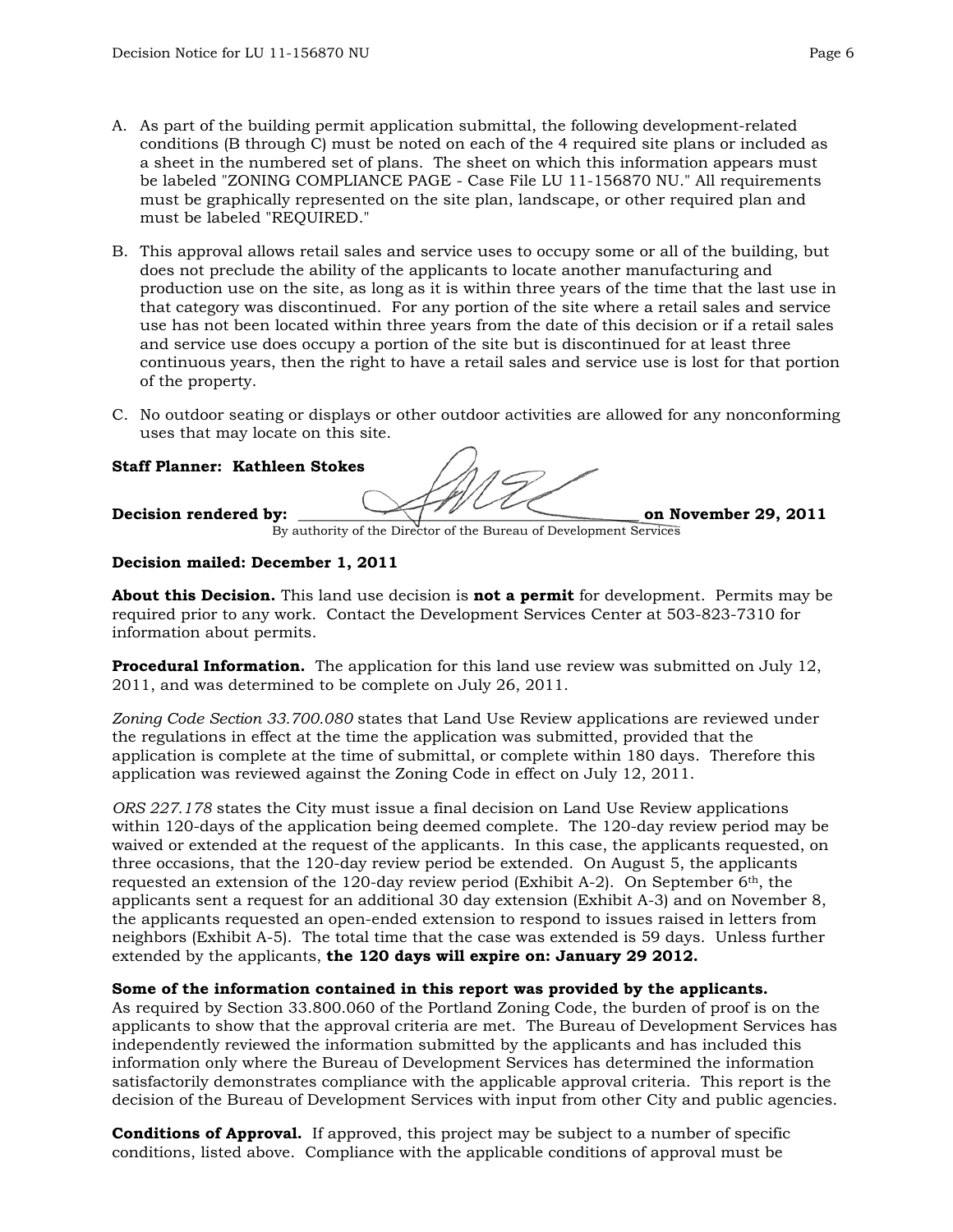documented in all related permit applications. Plans and drawings submitted during the permitting process must illustrate how applicable conditions of approval are met. Any project elements that are specifically required by conditions of approval must be shown on the plans, and labeled as such.

These conditions of approval run with the land, unless modified by future land use reviews. As used in the conditions, the term "applicants" includes the applicants for this land use review, any person undertaking development pursuant to this land use review, the proprietor of the use or development approved by this land use review, and the current owner and future owners of the property subject to this land use review.

**Appealing this decision.** This decision may be appealed to the Hearings Officer, which will hold a public hearing. Appeals must be filed **by 4:30 PM on December 15, 2011** at 1900 SW Fourth Ave. Appeals can be filed Tuesday through Friday on the first floor of the Development Services Center until 3 p.m. After 3 p.m. and Mondays, appeals must be submitted to the receptionist at the front desk on the fifth floor. **An appeal fee of \$250 will be charged**. The appeal fee will be refunded if the appellant prevails. There is no fee for ONI recognized organizations appealing a land use decision for property within the organization's boundaries. The vote to appeal must be in accordance with the organization's bylaws. Assistance in filing the appeal and information on fee waivers is available from BDS in the Development Services Center. Please see the appeal form for additional information.

The file and all evidence on this case are available for your review by appointment only. Please call the Request Line at our office, 1900 SW Fourth Avenue, Suite 5000, phone 503-823-7617, to schedule an appointment. I can provide some information over the phone. Copies of all information in the file can be obtained for a fee equal to the cost of services. Additional information about the City of Portland, city bureaus, and a digital copy of the Portland Zoning Code is available on the internet at [www.portlandonline.com](http://www.ci.portland.or.us/).

**Attending the hearing.** If this decision is appealed, a hearing will be scheduled, and you will be notified of the date and time of the hearing. The decision of the Hearings Officer is final; any further appeal must be made to the Oregon Land Use Board of Appeals (LUBA) within 21 days of the date of mailing the decision, pursuant to ORS 197.620 and 197.830. Contact LUBA at 550 Capitol St. NE, Suite 235, Salem, Oregon 97301, or phone 1-503-373-1265 for further information.

Failure to raise an issue by the close of the record at or following the final hearing on this case, in person or by letter, may preclude an appeal to the Land Use Board of Appeals (LUBA) on that issue. Also, if you do not raise an issue with enough specificity to give the Hearings Officer an opportunity to respond to it, that also may preclude an appeal to LUBA on that issue.

## **Recording the final decision.**

If this Land Use Review is approved the final decision must be recorded with the Multnomah County Recorder. A few days prior to the last day to appeal, the City will mail instructions to the applicants for recording the documents associated with their final land use decision.

- *Unless appealed,* The final decision may be recorded on or after **December 16, 2011**
- A building or zoning permit will be issued only after the final decision is recorded.

The applicants, builder, or a representative may record the final decision as follows:

- By Mail: Send the two recording sheets (sent in separate mailing) and the final Land Use Review decision with a check made payable to the Multnomah County Recorder to: Multnomah County Recorder, P.O. Box 5007, Portland OR 97208. The recording fee is identified on the recording sheet. Please include a self-addressed, stamped envelope.
- In Person: Bring the two recording sheets (sent in separate mailing) and the final Land Use Review decision with a check made payable to the Multnomah County Recorder to the County Recorder's office located at 501 SE Hawthorne Boulevard, #158, Portland OR 97214. The recording fee is identified on the recording sheet.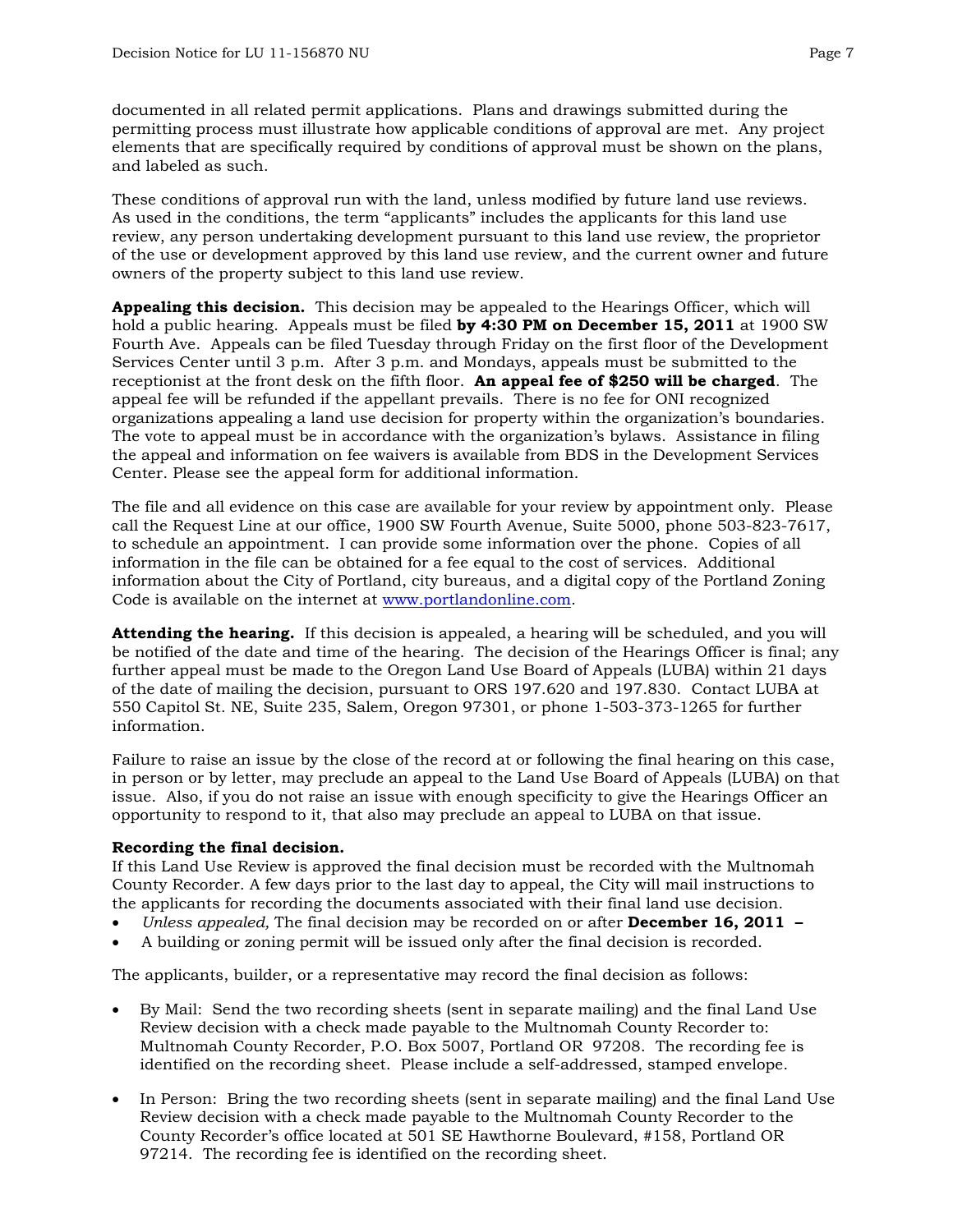For further information on recording, please call the County Recorder at 503-988-3034. For further information on your recording documents please call the Bureau of Development Services Land Use Services Division at 503-823-0625.

**Expiration of this approval.** An approval expires three years from the date the final decision is rendered unless a building permit has been issued, or the approved activity has begun.

Where a site has received approval for multiple developments, and a building permit is not issued for all of the approved development within three years of the date of the final decision, a new land use review will be required before a permit will be issued for the remaining development, subject to the Zoning Code in effect at that time.

Zone Change and Comprehensive Plan Map Amendment approvals do not expire.

**Applying for your permits.** A building permit, occupancy permit, or development permit may be required before carrying out an approved project. At the time they apply for a permit, permittees must demonstrate compliance with:

- All conditions imposed herein;
- All applicable development standards, unless specifically exempted as part of this land use review;
- All requirements of the building code; and
- All provisions of the Municipal Code of the City of Portland, and all other applicable ordinances, provisions and regulations of the City.

#### **EXHIBITS**

## NOT ATTACHED UNLESS INDICATED

- A. Applicants Statement
	- 1. Application and original narrative, documenting evidence and site plan
	- 2. First request to extend the 120-day deadline for a final local decision
	- 3. Second request to extend the 120-day deadline for a final local decision
	- 4. Additional information, received September 28, 2011
	- 5. Third request to extend the 120-day deadline for a final local decision
	- 6. Applicants plan for response to neighborhood concerns, received November 15, 2011
	- 7. Supplemental information, received by email, November 23 and November 29, 2011
- B. Zoning Map (attached)
- C. Plans/Drawings:
	- 1. Site Plan (attached)
- D. Notification information:
	- 1. Mailing list
	- 2. Mailed notice
- E. Agency Responses:
	- 1. Bureau of Transportation Engineering and Development Review
	- 2. Water Bureau
	- 3. Fire Bureau
	- 4. Life Safety Plan Review Section of BDS
	- 5. Summary of electronic responses from City agencies
- F. Correspondence:
	- 1. Adam Minor
	- 2. Constance Rigney
	- 3. Al and Edna Rooks
- G. Other: (none)

## **The Bureau of Development Services is committed to providing equal access to information and hearings. Please notify us no less than five**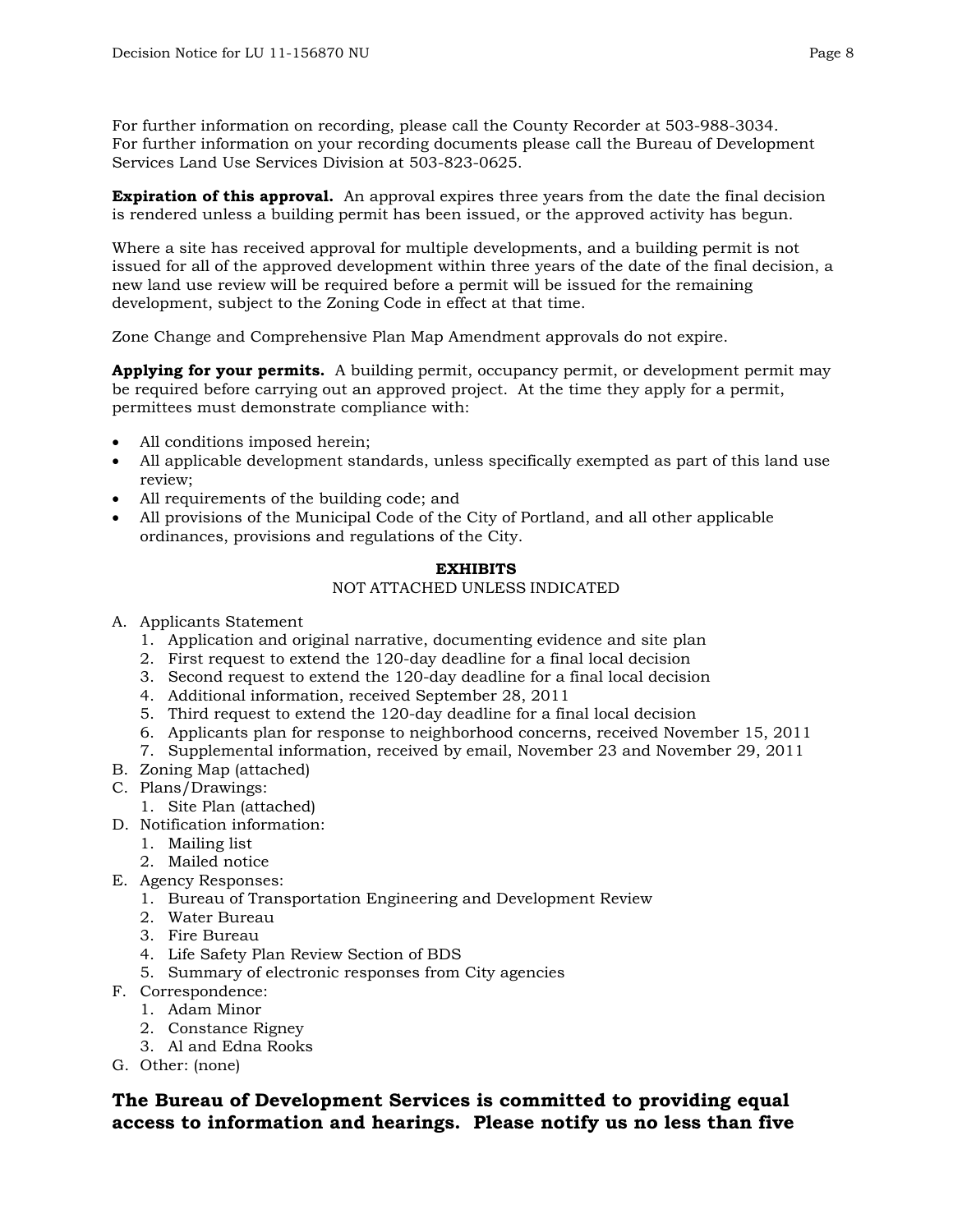## **business days prior to the event if you need special accommodations. Call 503-823-7300 (TTY 503-823-6868).**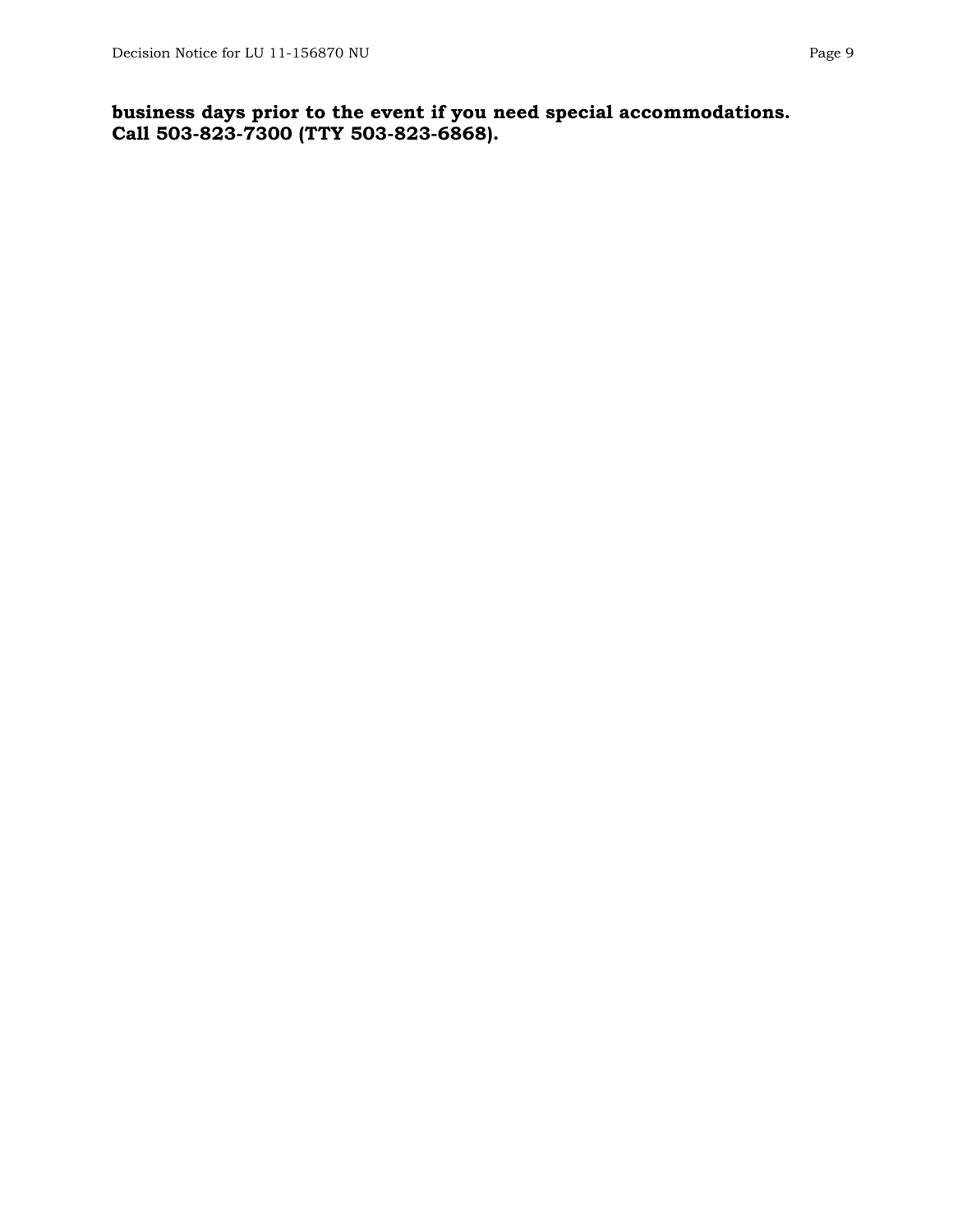